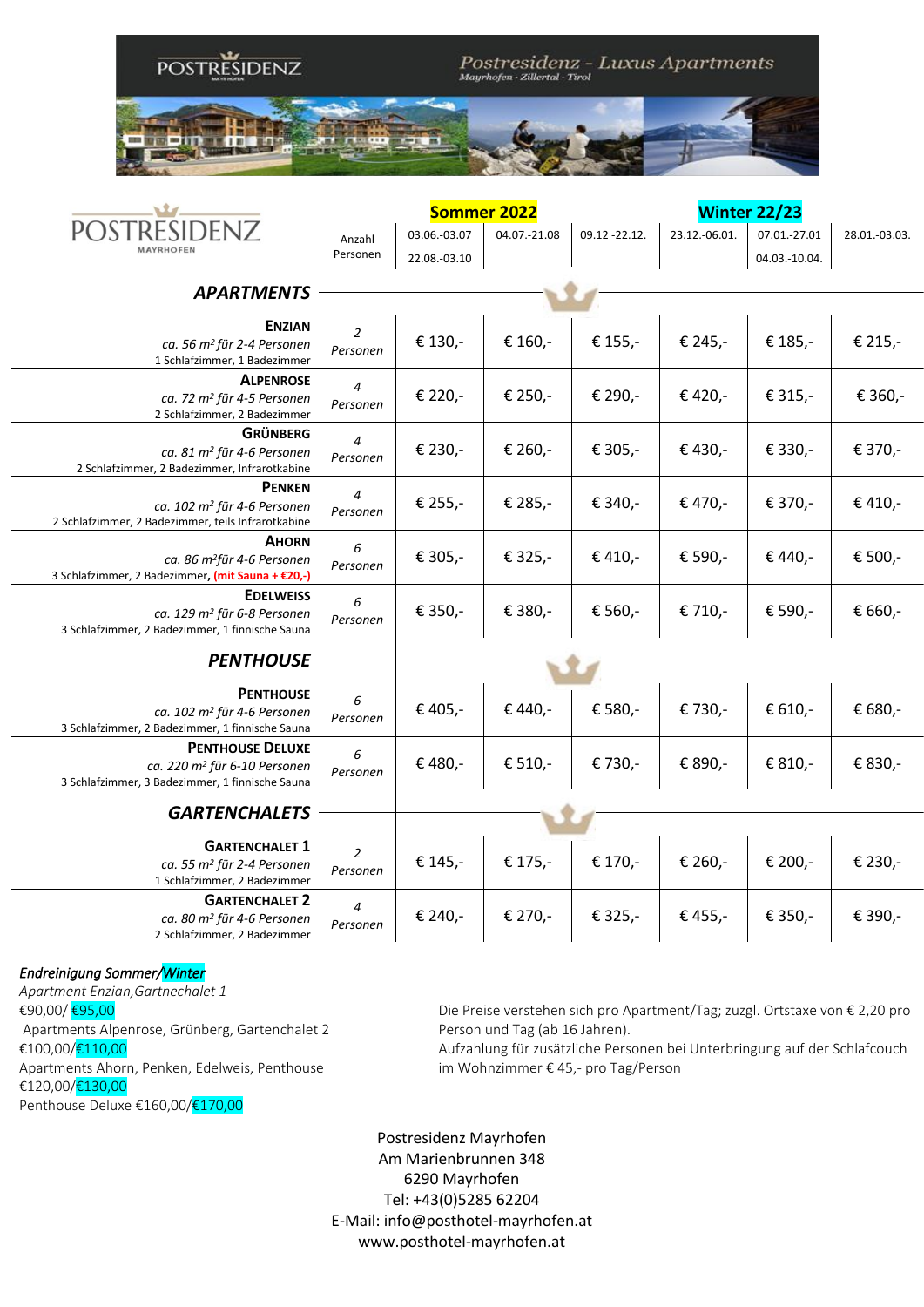

|                                                                         |                                                                                    |              | <b>Summer 2022</b>       | <b>Winter 22/23</b> |               |               |               |  |  |  |
|-------------------------------------------------------------------------|------------------------------------------------------------------------------------|--------------|--------------------------|---------------------|---------------|---------------|---------------|--|--|--|
|                                                                         | Number                                                                             | 03.06.-03.07 | 04.07.-21.08             | 09.12. -22.12.      | 23.12.-06.01. | 07.01.-27.01. | 28.01.-03.03. |  |  |  |
| <b>MAYRHOFEN</b>                                                        | of<br>persons                                                                      | 22.08.-03.10 |                          |                     |               | 04.03.-10.04. |               |  |  |  |
|                                                                         |                                                                                    |              |                          |                     |               |               |               |  |  |  |
| <b>APARTMENTS</b>                                                       |                                                                                    |              |                          |                     |               |               |               |  |  |  |
| <b>ENZIAN</b>                                                           | $\overline{2}$                                                                     |              |                          |                     |               |               |               |  |  |  |
| ca. 56 $m^2$ for 2-4 persons<br>1 bedroom, 1 bathroom                   | persons                                                                            | € 130,-      | € 160,-                  | € 155,-             | € 245,-       | € 185,-       | € 215,-       |  |  |  |
| <b>ALPENROSE</b>                                                        | $\overline{4}$                                                                     |              |                          |                     |               |               |               |  |  |  |
| ca. 72 $m^2$ for 4-5 persons<br>2 bedrooms, 2 bathrooms                 | persons                                                                            | € 220,-      | € 250,-                  | € 290,-             | € 420,-       | € 315,-       | € 360,-       |  |  |  |
| <b>GRÜNBERG</b>                                                         | $\boldsymbol{4}$                                                                   |              |                          |                     |               |               |               |  |  |  |
| ca. 81 $m^2$ for 4-6 persons<br>2 bedrooms, 2 bathrooms, infrared cabin | persons                                                                            | € 230,-      | € 260,-                  | € 305,-             | € 430,-       | € 330,-       | € 370,-       |  |  |  |
| <b>PENKEN</b>                                                           |                                                                                    |              |                          |                     |               |               |               |  |  |  |
| ca. $102 \text{ m}^2$ for 4-6 persons                                   | 4                                                                                  | € 255,-      | € 285,-                  | € 340,-             | € 470,-       | € 370,-       | € 410,-       |  |  |  |
| 2 bedrooms, 2 bathrooms, partly with infrared<br>cabin                  | persons                                                                            |              |                          |                     |               |               |               |  |  |  |
| <b>AHORN</b>                                                            | 6                                                                                  |              |                          |                     |               |               |               |  |  |  |
| ca. 86 m <sup>2</sup> for 4-6 persons                                   | persons                                                                            | € 305,-      | € 325,-                  | € 410,-             | € 590,-       | € 440,-       | €500,-        |  |  |  |
| 3 bedrooms, 2 bathrooms, (with Sauna + € 20,-)<br><b>EDELWEISS</b>      |                                                                                    |              |                          |                     |               |               |               |  |  |  |
| ca. 129 m <sup>2</sup> for 6-8 persons                                  | 6<br>persons                                                                       | € 350,-      | € 380,-                  | € 560,-             | € 710,-       | € 590,-       | € 660,-       |  |  |  |
| 3 bedrooms, 2 bathrooms, 1 Finnish sauna                                |                                                                                    |              |                          |                     |               |               |               |  |  |  |
| <b>PENTHOUSE</b>                                                        |                                                                                    |              |                          |                     |               |               |               |  |  |  |
| <b>PENTHOUSE</b>                                                        |                                                                                    |              |                          |                     |               |               |               |  |  |  |
| ca. $102 \text{ m}^2$ for 4-6 persons                                   | 6<br>persons                                                                       | € 405,-      | € 440,-                  | € 580,-             | € 730,-       | € 610,-       | € 680,-       |  |  |  |
| 3 bedrooms, 2 bathrooms, 1 Finnish sauna<br><b>PENTHOUSE DELUXE</b>     |                                                                                    |              |                          |                     |               |               |               |  |  |  |
| ca. 220 $m^2$ for 6-10 persons                                          | 6                                                                                  | € 480,-      | € 510,-                  | € 730,-             | € 890,-       | € 810,-       | € 830,-       |  |  |  |
| 3 bedrooms, 3 bathrooms, 1 Finnish sauna                                | persons                                                                            |              |                          |                     |               |               |               |  |  |  |
| <b>GARTENCHALETS</b>                                                    |                                                                                    |              |                          |                     |               |               |               |  |  |  |
|                                                                         |                                                                                    |              |                          |                     |               |               |               |  |  |  |
| <b>GARDEN CHALET 1</b><br>ca. 55 $m^2$ for 2-4 persons                  | 2                                                                                  | € 145,-      | € 175,-                  | € 170,-             | € 260,-       | € 200,-       | € 230,-       |  |  |  |
| 1 bedroom, 2 bathrooms                                                  | persons                                                                            |              |                          |                     |               |               |               |  |  |  |
| <b>GARDEN CHALET 2</b>                                                  | 4                                                                                  |              |                          |                     |               |               |               |  |  |  |
| ca. 80 m <sup>2</sup> für 4-6 persons<br>2 bedrooms, 2 bathrooms        | persons                                                                            | € 240,-      | € 270,-                  | € 325,-             | € 455,-       | € 350,-       | € 390,-       |  |  |  |
| CLEANING CHARGE SOMMER/WINTER                                           |                                                                                    |              |                          |                     |               |               |               |  |  |  |
| Apartment Enzian, Gartnechalet 1 €90,00/ €95,00                         |                                                                                    |              |                          |                     |               |               |               |  |  |  |
| Apartments Alpenrose, Grünberg, Gartenchalet 2                          | The prices are per apartment/day, plus the local tax of $\epsilon$ 2,20 per person |              |                          |                     |               |               |               |  |  |  |
| €100,00/€110,00                                                         |                                                                                    |              | (from 16 years) and day. |                     |               |               |               |  |  |  |

Apartments Ahorn, Penken, Edelweis, Penthouse €120,00/€130,00

Penthouse Deluxe €160,00/€170,00

Supplement for additional person when staying on sofa bed in the living room € 45, - per day/person

Postresidenz Mayrhofen Am Marienbrunnen 348 6290 Mayrhofen Tel: +43(0)5285 62204 E-Mail: info@posthotel-mayrhofen.at www.posthotel-mayrhofen.at